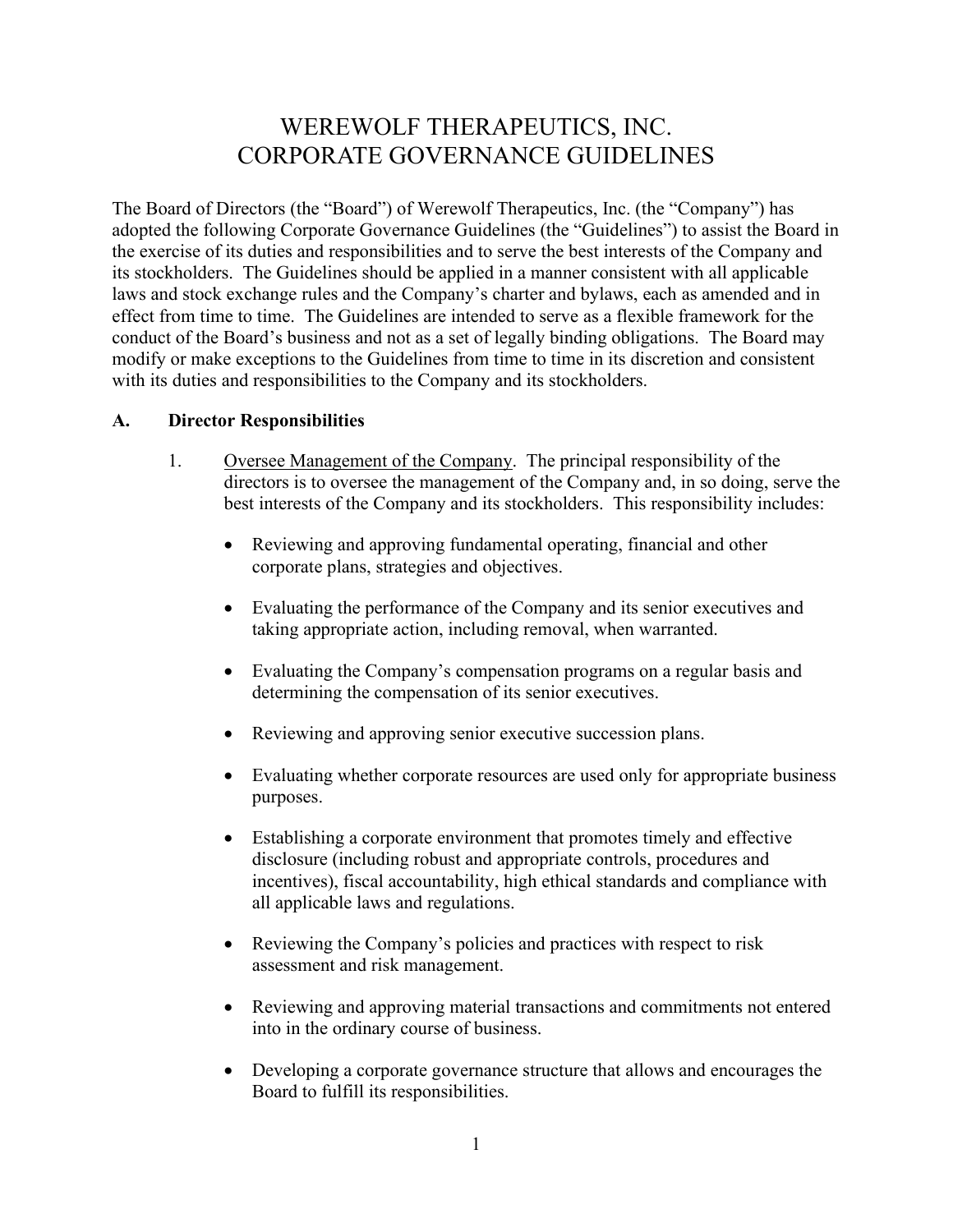- Providing advice and assistance to the Company's senior executives.
- Evaluating the overall effectiveness of the Board and its committees.
- 2. Exercise Business Judgment. In discharging their fiduciary duties, directors are expected to exercise their business judgment to act in what they reasonably believe to be the best interests of the Company and its stockholders.
- 3. Understand the Company and its Business. Directors have an obligation to become and remain informed about the Company and its business, including the following:
	- The principal operational and financial objectives, strategies and plans of the Company.
	- The results of operations and financial condition of the Company and of significant subsidiaries and business segments.
	- The relative standing of the Company as compared to competitors.
	- The factors that determine the Company's success.
	- The risks and problems that affect the Company's business and prospects.
- 4. Establish Effective Systems. Directors are responsible for determining that effective systems are in place for the periodic and timely reporting to the Board on important matters concerning the Company, including the following:
	- Current business and financial performance, the degree of achievement of approved objectives and the need to address forward-planning issues.
	- Future business prospects and forecasts, including actions, facilities, personnel and financial resources required to achieve forecasted results.
	- Financial statements, with appropriate segment or divisional breakdowns.
	- Compliance programs to assure the Company's compliance with law and corporate policies.
	- Material litigation and governmental and regulatory matters.
	- Monitoring and, where appropriate, responding to communications from stockholders.

Directors should also periodically review the integrity of the Company's internal control and management information systems.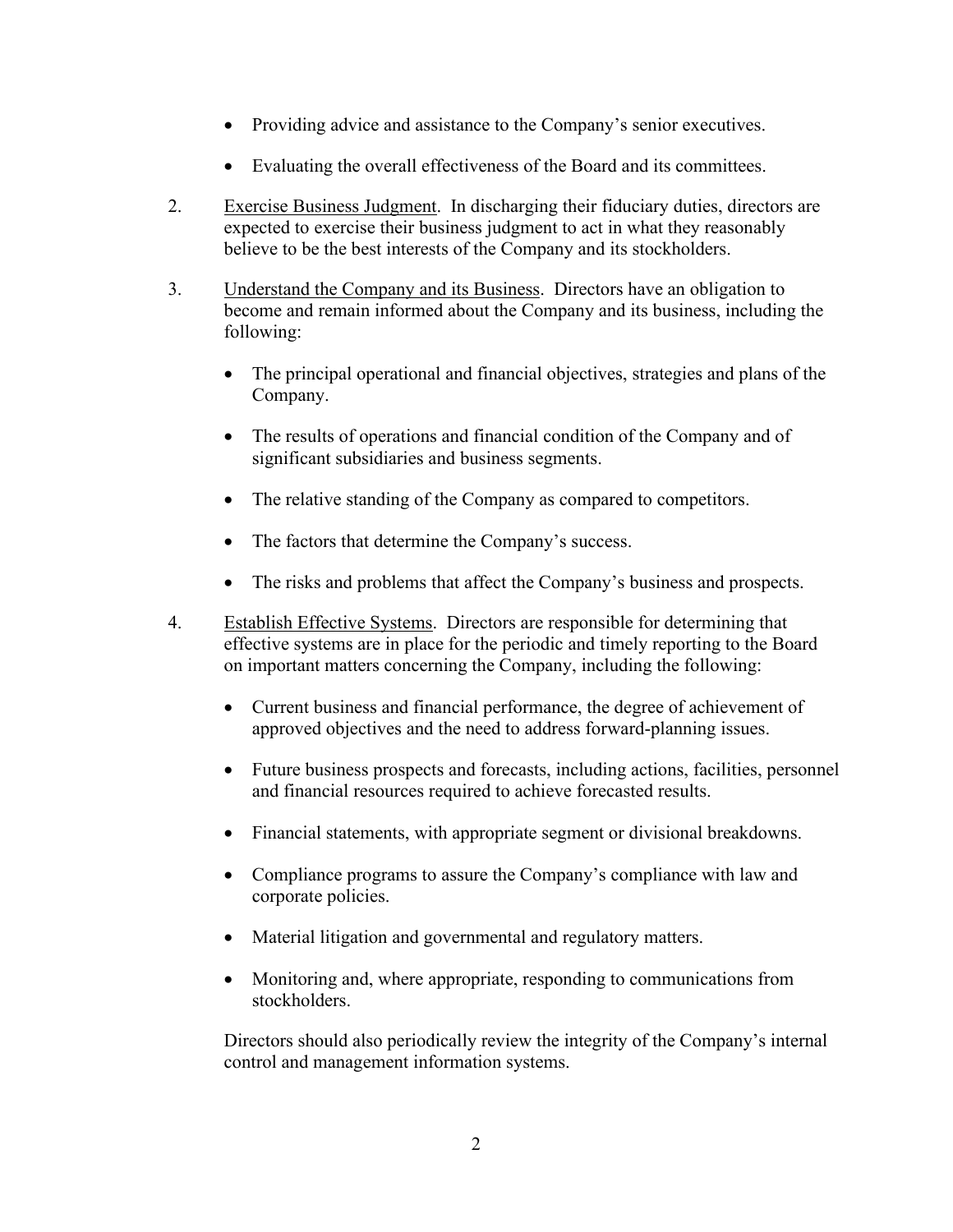- 5. Board, Committee and Stockholder Meetings. Directors are responsible for attending Board meetings, meetings of committees on which they serve and the annual meeting of stockholders, and devoting the time needed, and meeting as frequently as necessary, to discharge their responsibilities properly.
- 6. Reliance on Management and Advisors; Indemnification. The directors are entitled to rely on the Company's senior executives and its outside advisors, auditors and legal counsel, except to the extent that any such person's integrity, honesty or competence is in doubt. The directors are also entitled to Companyprovided indemnification, statutory exculpation and directors' and officers' liability insurance.

# **B. Director Qualification Standards**

- 1. Independence. Except as may otherwise be permitted by Nasdaq rules, a majority of the members of the Board shall be independent directors. To be considered independent: (1) a director must be independent as determined under Rule 5605(a)(2) of the rules of the Nasdaq Stock Market and (2) in the Board's judgment, the director must not have a relationship with the Company that would interfere with the exercise of independent judgment in carrying out the responsibilities of a director.
- 2. Size of the Board. The Board will periodically consider whether the size of the Board is appropriate given the Company's present circumstances and any changes in the Company's business.
- 3. Other Directorships. A director shall limit the number of other public company boards on which he or she serves so that he or she is able to devote adequate time to his or her duties to the Company, including preparing for and attending meetings. Directors should advise the Chair of the Board and the chair of the Nominating and Corporate Governance Committee in advance of accepting an invitation to serve on another public company board. Service on boards and/or committees of other organizations shall comply with the Company's conflict of interest policies.
- 4. Tenure. The Board does not believe it should establish term limits. Term limits could result in the loss of directors who have been able to develop, over a period of time, increasing insight into the Company and its operations and an institutional memory that benefit the entire membership of the Board as well as management. As an alternative to term limits, the Nominating and Corporate Governance Committee shall review each director's continuation on the Board in conjunction with selecting nominees for election to the Board. This will allow each director the opportunity to conveniently confirm his or her desire to continue as a member of the Board and allow the Company to conveniently replace directors who are no longer interested or effective.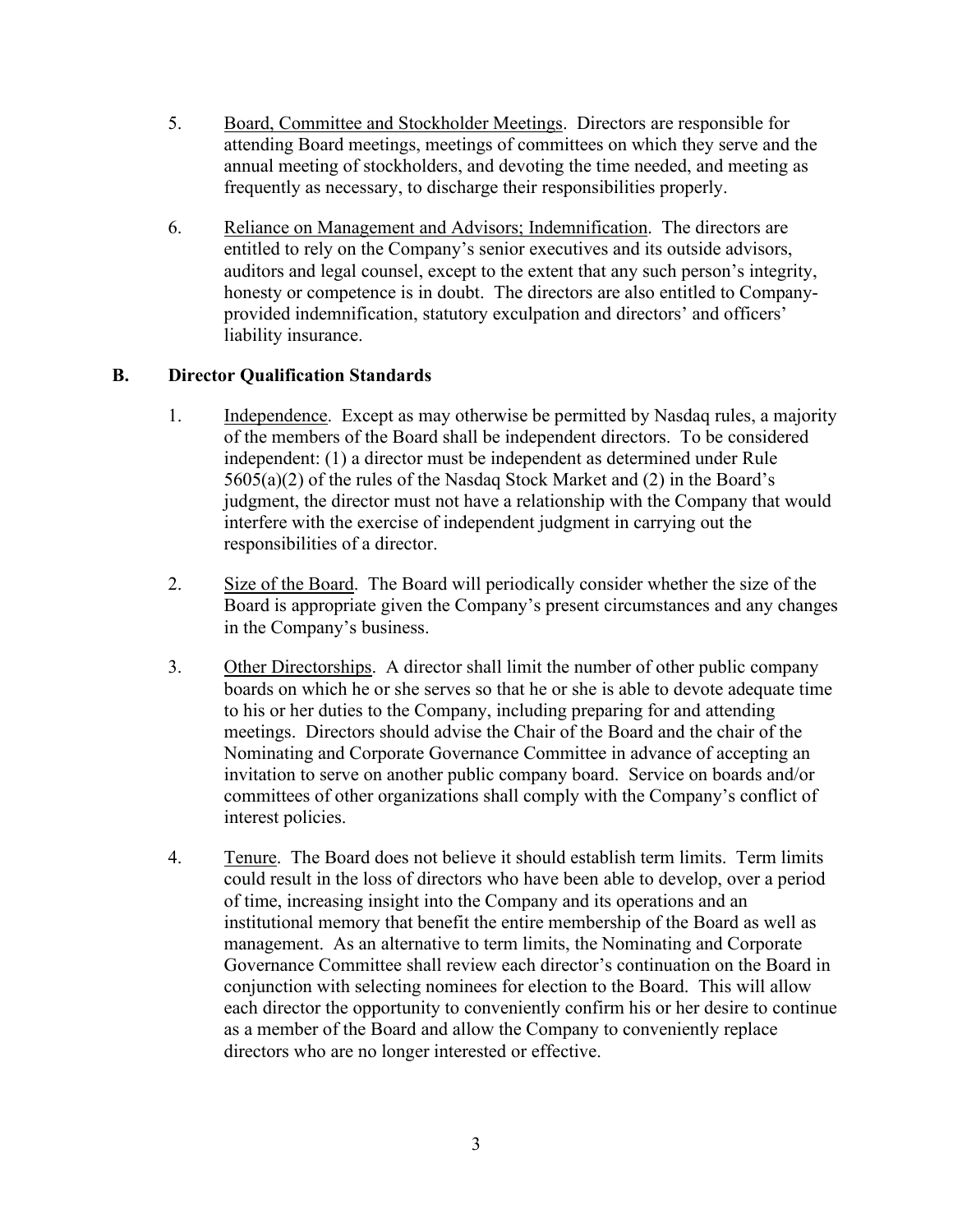5. Board Leadership Structure. The Nominating and Corporate Governance Committee shall periodically assess the Board's leadership structure, including whether the offices of Chair of the Board and Chief Executive Officer should be separate, whether the Company should have an independent "Lead Director" in the event that the Chair of the Board is not an independent director, and why the Board's leadership structure is appropriate given the specific characteristics or circumstances of the Company. In the event that the Chair of the Board is not an independent director, the Nominating and Corporate Governance Committee may designate an independent director to serve as "Lead Director," who shall be approved by a majority of the independent directors.

The Lead Director, if one is appointed, shall:

- Chair any meeting of the independent directors in executive session;
- Meet with any director who is not adequately performing his or her duties as a member of the Board or any committee;
- Facilitate communications between other members of the Board and the Chair of the Board and/or the Chief Executive Officer; however, each director is free to communicate directly with the Chair of the Board and with the Chief Executive Officer;
- Monitor, with the assistance of our Chief Executive Officer, communications from stockholders and other interested parties and provide copies or summaries to the other directors as he or she considers appropriate;
- Work with the Chair of the Board in the preparation of the agenda for each Board meeting and in determining the need for special meetings of the Board; and
- Otherwise consult with the Chair of the Board and/or the Chief Executive Officer on matters relating to corporate governance and Board performance.
- 6. Selection of New Director Candidates. Except where the Company is legally required by contract, bylaw or otherwise to provide third parties with the right to nominate directors, the Nominating and Corporate Governance Committee shall be responsible for (i) identifying individuals qualified to become Board members, consistent with criteria approved by the Board, and (ii) recommending to the Board the persons to be nominated for election as directors at any meeting of stockholders and the persons to be elected by the Board to fill any vacancies on the Board. Director nominees shall be considered for recommendation by the Nominating and Corporate Governance Committee in accordance with these Guidelines, the policies and principles in its charter and the criteria set forth in Attachment A to these Guidelines. It is expected that the Nominating and Corporate Governance Committee will have direct input from the Chair of the Board, the Chief Executive Officer and, if one is appointed, the Lead Director.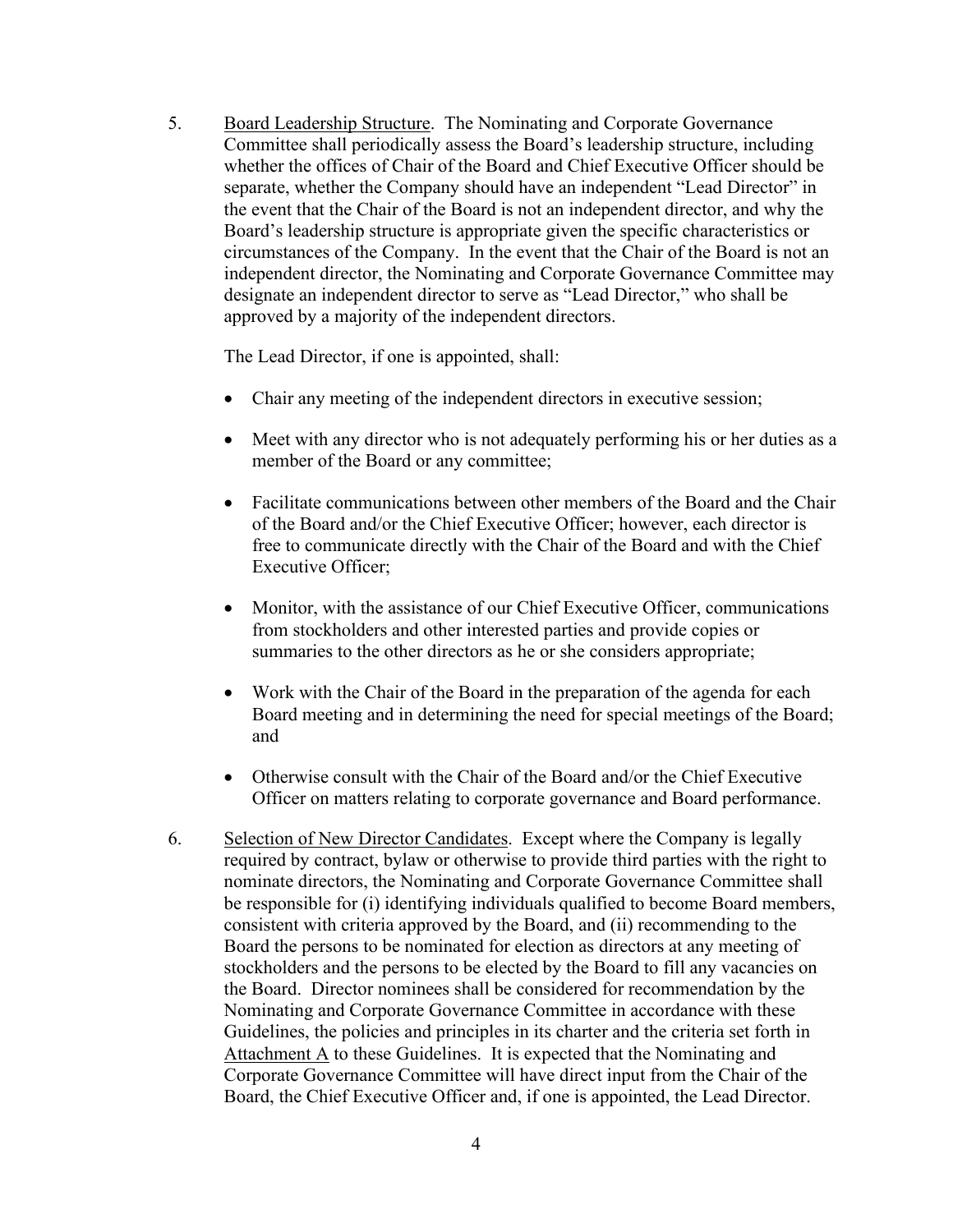The Nominating and Corporate Governance Committee shall consider candidates proposed by stockholders.

- 7. Extending the Invitation to a New Director Candidate to Join the Board. The invitation to join the Board should be extended either by the Chair of the Board, on behalf of the Board, or the chair of the Nominating and Corporate Governance Committee, on behalf of such Committee. Unauthorized approaches to prospective directors can be premature, embarrassing and harmful.
- 8. Change of Responsibility of Director. Any director who retires from his or her principal current employment, or who materially changes his or her current position, should offer to tender his or her resignation to the Board. The Nominating and Corporate Governance Committee shall then recommend to the Board whether the Board should accept the offer to resign based on a review of whether the individual continues to satisfy the Board's membership criteria in light of his or her new status.
- 9. Former Chief Executive Officer's Board Membership. The Board believes that the continuation of a former Chief Executive Officer of the Company on the Board is a matter to be decided in each individual instance by the Board, upon recommendation of the Nominating and Corporate Governance Committee. Accordingly, when the Chief Executive Officer ceases to serve in that position, he or she will be expected to resign from the Board if so requested by the Board, upon recommendation of the Nominating and Corporate Governance Committee.

# **C. Board Meetings**

- 1. Selection of Agenda Items. The Chair of the Board shall approve the agenda for each Board meeting. Each Board member is free to suggest the inclusion of agenda items and is free to raise at any Board meeting subjects that are not on the agenda for that meeting.
- 2. Frequency and Length of Meetings. The Chair of the Board, in consultation with the members of the Board, shall determine the frequency and length of the Board meetings. Special meetings may be called from time to time as determined by the needs of the business.
- 3. Advance Distribution of Materials. Information and data that are important to the Board's understanding of the business to be conducted at a Board or committee meeting should generally be distributed in writing to the directors before the meeting, and directors should review these materials in advance of the meeting. The Board acknowledges that certain items to be discussed at a Board or committee meeting may be of an extremely confidential or time-sensitive nature and that the distribution of materials on these matters prior to meetings may not be appropriate or practicable. Presentations made at Board meetings should do more than summarize previously distributed Board meeting materials.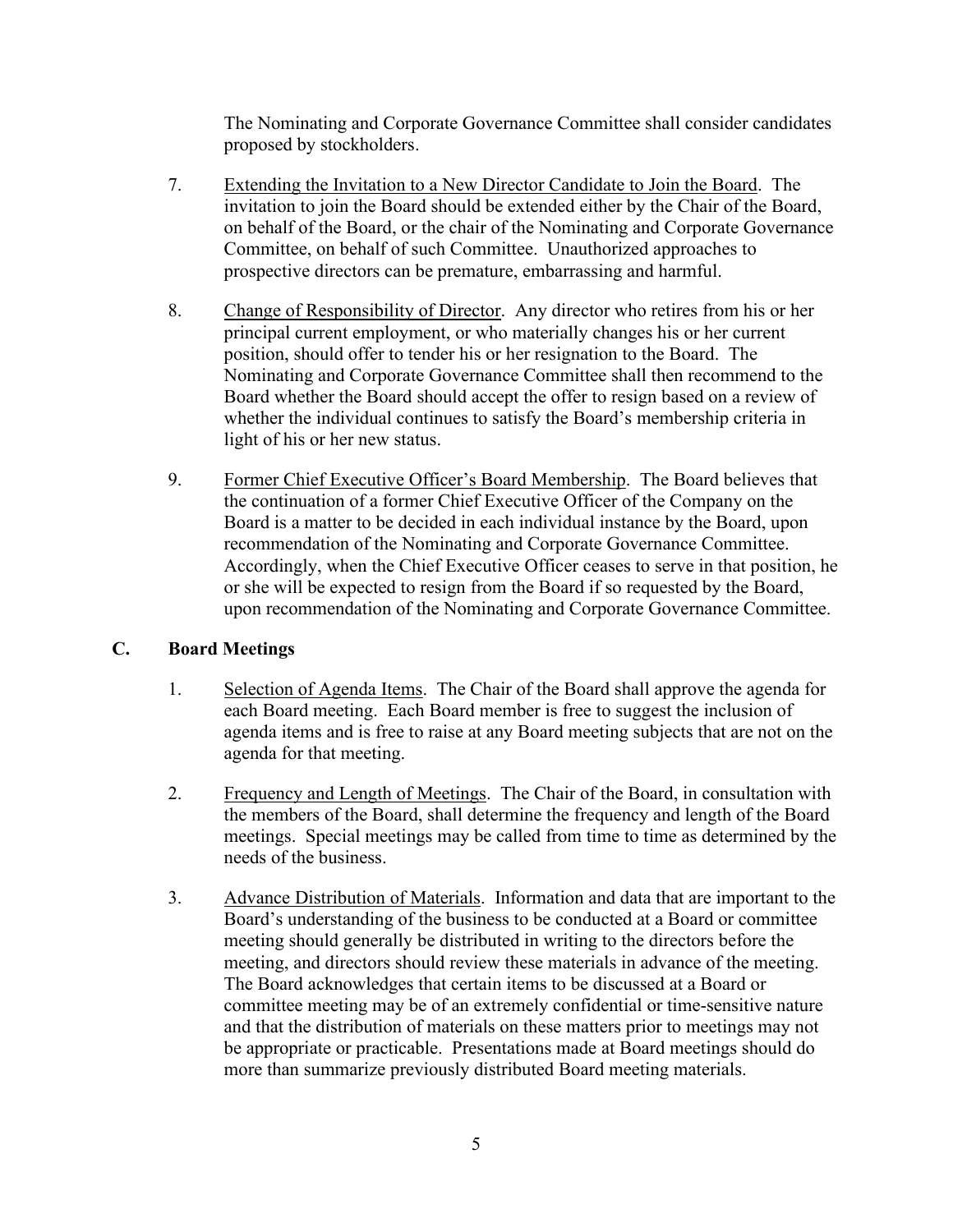- 4. Executive Sessions. The independent directors shall meet in executive session at least twice a year to discuss, among other matters, the performance of the Chief Executive Officer. The independent directors will meet in executive session at other times at the request of any independent director. Absent unusual circumstances, these sessions shall be held in conjunction with regular Board meetings. The director who presides at these meetings shall be the Lead Director if there is one, and if not, shall be chosen by the independent directors, and his or her name shall be disclosed in accordance with applicable Nasdaq rules.
- 5. Attendance of Non-Directors at Board Meetings. The Board encourages the senior executives of the Company to, from time to time, bring Company personnel into Board meetings who (i) can provide additional insight into the items being discussed because of personal involvement in these areas or (ii) should be given exposure to the Board.

## **D. Board Committees**

- 1. Key Committees. The Board shall have at all times an Audit Committee, a Compensation Committee and a Nominating and Corporate Governance Committee or the functional equivalent of each. Each such committee shall have a charter that has been approved by the Board. The Board may, from time to time, establish or maintain additional committees as necessary or appropriate.
- 2. Assignment and Rotation of Committee Members. The Nominating and Corporate Governance Committee shall be responsible for recommending to the Board the directors to be appointed to each committee of the Board. Except as otherwise permitted by the applicable rules of the U.S. Securities and Exchange Commission and Nasdaq, each member of the Audit Committee, the Compensation Committee and the Nominating and Corporate Governance Committee shall be an "independent director" as defined by such rules.
- 3. Committee Charters. In accordance with the applicable rules of Nasdaq, the charters of the Audit Committee, the Compensation Committee and the Nominating and Corporate Governance Committee shall set forth the purposes, goals and responsibilities of the committees as well as qualifications for committee membership, procedures for committee member appointment and removal, committee structure and operations and committee reporting to the Board. The Board shall, from time to time as it deems appropriate, review and reassess the adequacy of each charter and make appropriate changes.
- 4. Selection of Agenda Items. The chair of each committee, in consultation with the committee members, shall develop the committee's agenda. At the beginning of the year each committee shall establish a schedule of subjects to be discussed during the year (to the extent practicable). The schedule for each committee meeting shall be furnished to all directors.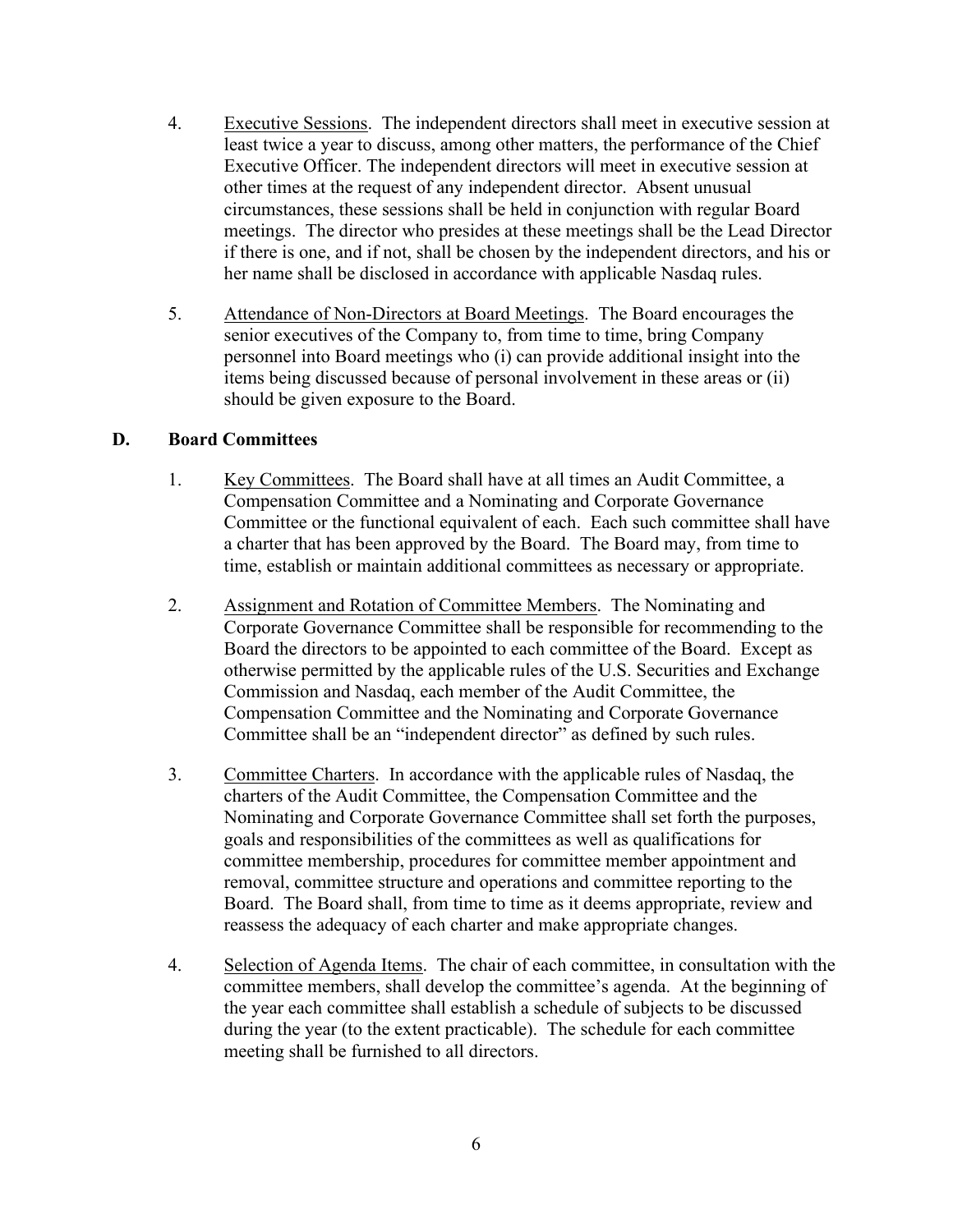5. Frequency and Length of Committee Meetings. The chair of each committee, in consultation with the committee members, shall determine the frequency and length of the committee meetings consistent with any requirements set forth in the committee's charter. Special meetings may be called from time to time as determined by the needs of the business and the responsibilities of the committees.

## **E. Director Access to Management and Independent Advisors**

- 1. Access to Officers and Employees. Directors have full and free access to officers and employees of the Company. Any meetings or contacts that a director wishes to initiate may be arranged through the Chief Executive Officer or the Secretary or directly by the director. The directors shall use their judgment to ensure that any such contact is not disruptive to the business operations of the Company and shall, to the extent appropriate, copy the Chief Executive Officer on any written communications between a director and an officer or employee of the Company.
- 2. Access to Independent Advisors. The Board and each committee have the power to hire and consult with independent legal, financial or other advisors for the benefit of the Board or such committee, as they may deem necessary, without consulting or obtaining the approval of any officer of the Company in advance. In the discretion of the Board or applicable committee, such independent advisors may (but need not) be the regular advisors to the Company. The Board or any such committee is empowered, without further action by the Company, to cause the Company to pay the compensation of such advisors as established by the Board or any such committee.

# **F. Director Compensation**

- 1. Role of Board and Compensation Committee. The form and amount of director compensation shall be determined by the Board in accordance with the policies and principles set forth below. The Compensation Committee shall conduct a periodic review of the compensation of the Company's directors. The Compensation Committee shall consider that questions as to directors' independence may be raised if director compensation and perquisites exceed customary levels, if the Company makes substantial charitable contributions to organizations with which a director is affiliated or if the Company enters into consulting contracts or business arrangements with (or provides other indirect forms of compensation to) a director or an organization with which the director is affiliated.
- 2. Form of Compensation. The Board believes that directors should be incentivized to focus on long-term stockholder value. Including equity as part of director compensation helps align the interest of directors with those of the Company's stockholders.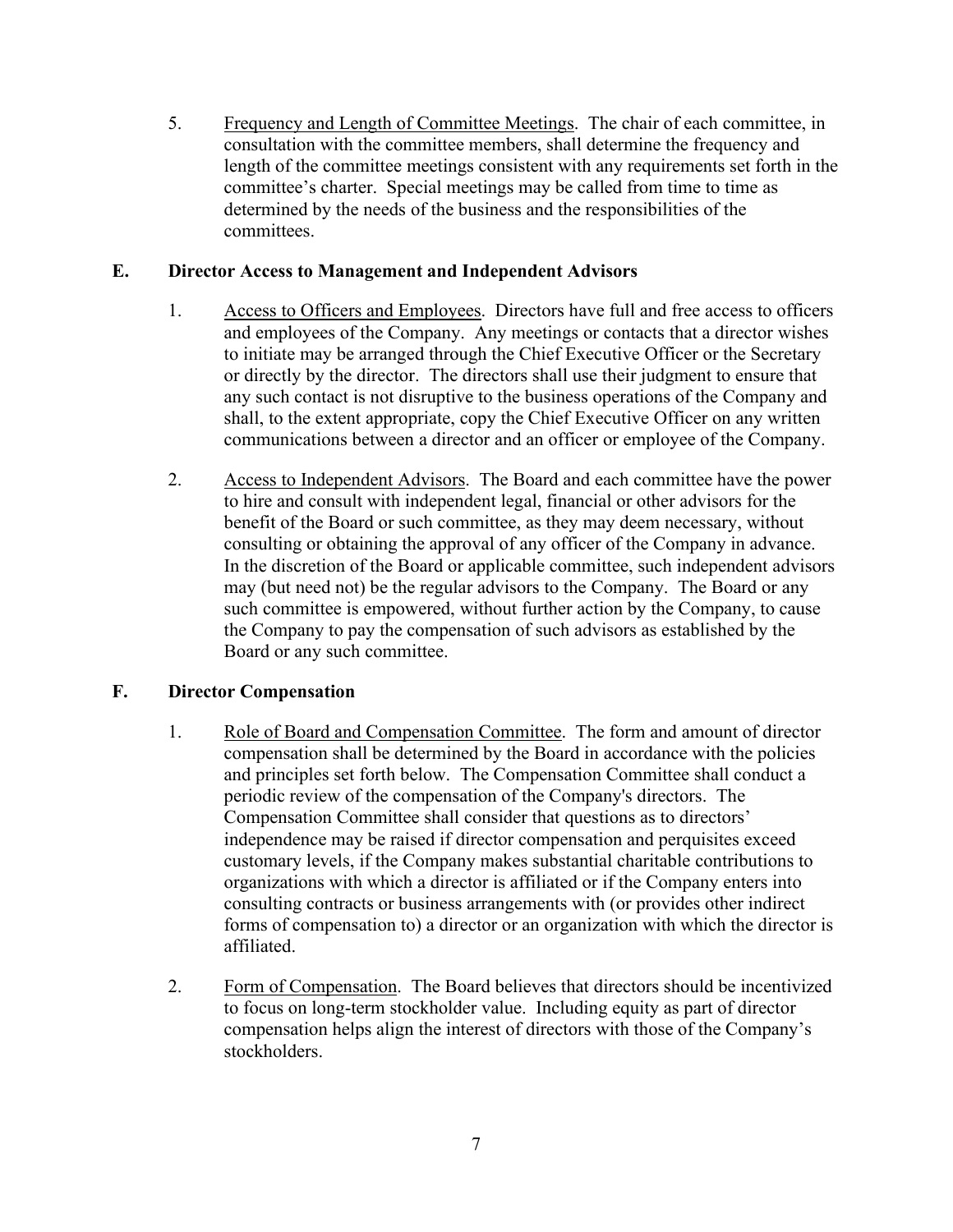- 3. Amount of Consideration. The Company seeks to attract exceptional talent to its Board. Therefore, the Company's policy is to compensate directors competitively relative to comparable companies. The Company's management shall, from time to time, present a comparison report to the Board, comparing the Company's director compensation with that of comparable companies. The Board believes that it is appropriate for the Chair of the Board and the chair and members of the committees to receive additional compensation for their services in those positions.
- 4. Employee Directors. Directors who are also employees of the Company shall receive no additional compensation for Board or committee service.

## **G. Director Orientation and Continuing Education**

- 1. Director Orientation. The Board and the Company's management shall conduct a mandatory orientation program for new directors. The orientation program shall include presentations by management to familiarize new directors with the Company's strategic plans, its significant financial, accounting and risk management issues, its compliance programs, its code of business conduct and ethics, its principal officers, its internal and independent auditors and its outside legal advisors. In addition, the orientation program shall include a review of the Company's expectations of its directors in terms of time and effort, a review of the directors' fiduciary duties and visits to Company headquarters and, to the extent practical, certain of the Company's significant facilities. All other directors are also invited to attend the orientation program.
- 2. Continuing Education. Each director is expected to be involved in continuing director education on an ongoing basis to enable him or her to better perform his or her duties and to recognize and deal appropriately with issues that arise. The Company shall pay all reasonable expenses related to continuing director education.

#### **H. Management Evaluation and Succession**

- 1. Selection of Chief Executive Officer. The Board selects the Chief Executive Officer in the manner that it determines to be in the best interests of the Company's stockholders.
- 2. Evaluation of Senior Executives. The Compensation Committee shall be responsible for overseeing the evaluation of the Company's senior executives. In conjunction with the Audit Committee, in the case of the evaluation of the senior financial executives, the Compensation Committee shall determine the nature and frequency of the evaluation and the persons subject to the evaluation, supervise the conduct of the evaluation and prepare assessments of the performance of the Company's senior executives, to be discussed with the Board periodically. The Board shall review the assessments to ensure that the senior executives are providing the best leadership for the Company over both the long- and short-term.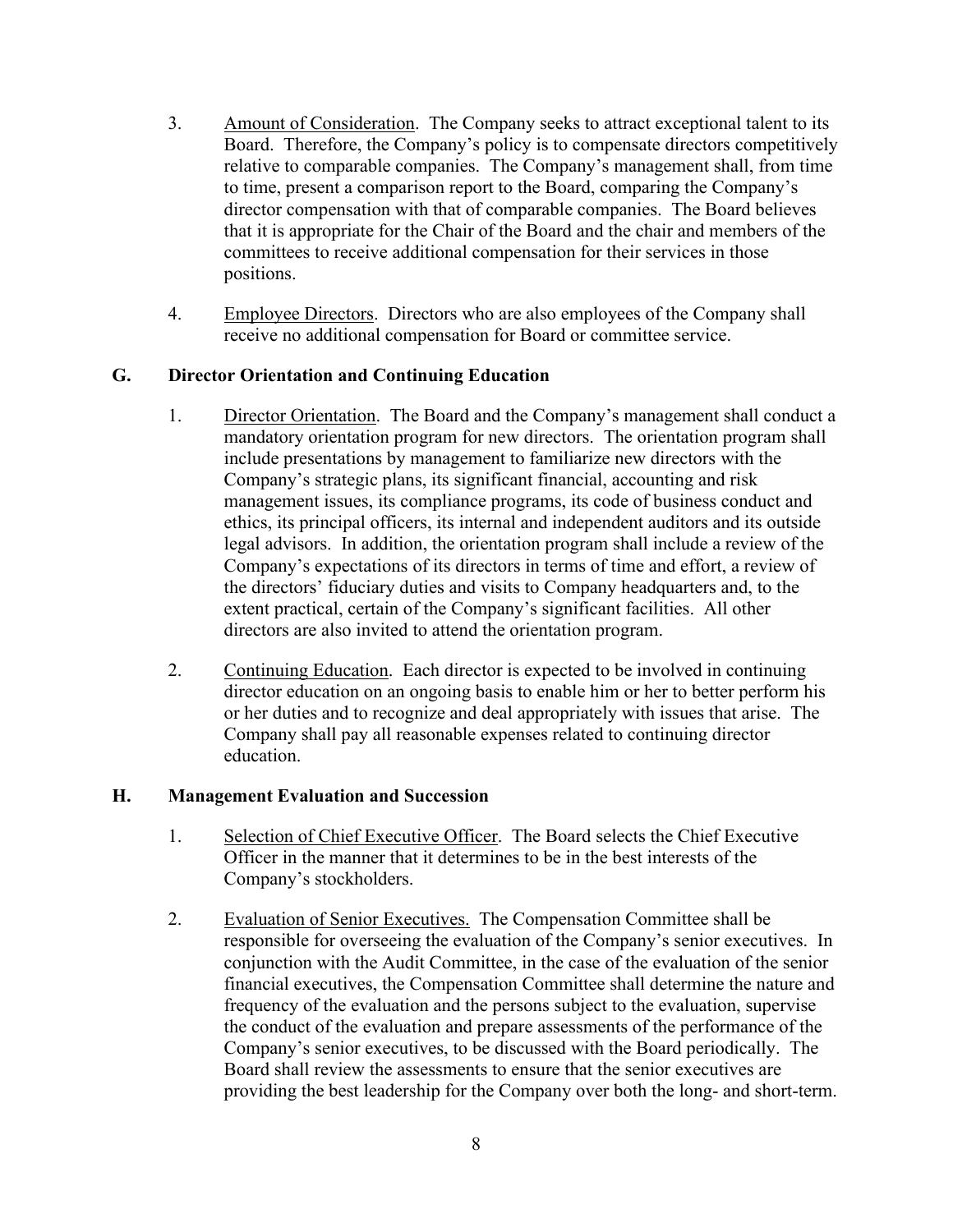3. Succession of Senior Executives. The Compensation Committee shall be responsible for overseeing a periodic evaluation of succession planning for senior executives.

#### **I. Performance Evaluation of the Board**

The Nominating and Corporate Governance Committee shall oversee a periodic selfevaluation of the Board to determine whether it and its committees are functioning effectively. The Nominating and Corporate Governance Committee shall determine the nature of the evaluation, supervise the conduct of the evaluation and prepare an assessment of the Board's performance, to be discussed with the Board. The purpose of this process is to improve the effectiveness of the Board and its committees and not to target individual Board members.

# **J. Board Interaction with Stockholders, Institutional Investors, the Press, Customers, Etc.**

The Board believes that the Chief Executive Officer and his or her designees speak for the Company. Individual Board members may, from time to time, meet or otherwise communicate with various constituencies that are involved with the Company. It is, however, expected that Board members would do so with the knowledge of and, absent unusual circumstances or as contemplated by the committee charters, only at the request of the Company's senior executives.

The Board will give appropriate attention to written communications that are submitted by stockholders and other interested parties, and will respond if and as appropriate. Absent unusual circumstances or as contemplated by the committee charters, the Chair of the Board (if an independent director), or the Lead Director (if one is appointed), or otherwise the chair of the Nominating and Corporate Governance Committee shall, subject to advice and assistance from the Chief Executive Officer, (1) be primarily responsible for monitoring communications from shareholders and other interested parties, and (2) provide copies or summaries of such communications to the other directors as he or she considers appropriate.

# **K. Periodic Review of the Corporate Governance Guidelines**

The Nominating and Corporate Governance Committee shall, from time to time as it deems appropriate, review and reassess the adequacy of these Guidelines and recommend any proposed changes to the Board for approval.